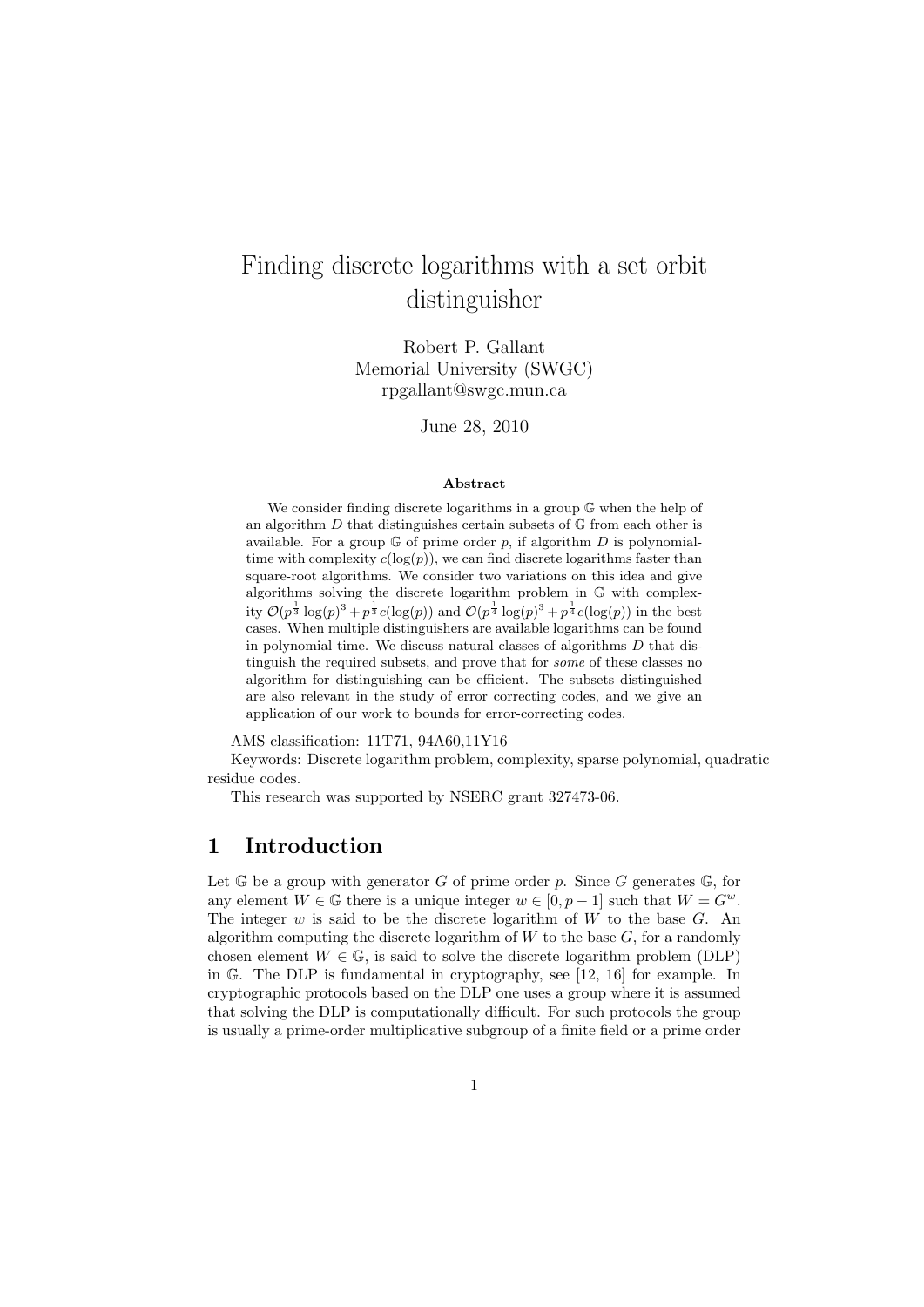subgroup of an elliptic curve group, and a standard assumption in these groups is that algorithms solving the discrete logarithm problem require at least  $\Theta(\sqrt{p})$ bit operations.<sup>1</sup>

In Section 2 we outline algorithms for computing discrete logarithms. The theme in each case is that given a polynomial-time algorithm  $D$  that can distinguish the orbits of a prime-order group G (under exponentiation) from each other, we can find discrete logarithms in less than  $\Theta(\sqrt{p})$  operations.

It is easy enough to construct algorithms that distinguish the required orbits. What is not clear is how small the complexity of such algorithms may be. A lower bound on the complexity of distinguishing these orbits could be obtained from assuming a lower bound on the complexity of solving the the discrete logarithm problem, and using the algorithms of this paper as a reduction. Such an approach is taken in [6], for example. Similarly the algorithms in this paper imply that an assumed lower bound of  $\Theta(\sqrt{p})$  for the complexity of the discrete logarithm problem implies a complexity of at least  $\Theta(\sqrt{p})$  for any such algorithm D. We discuss a polynomial reduction also. In Section 3, our main focus is to determine lower bounds on the complexity of such an algorithm D, under assumptions about the type of algorithm, instead of assumptions about the difficulty of the DLP. There we discuss natural approaches to constructing such algorithms, such as evaluating indicator polynomials. We give lower bounds on the sparsity of the relevant polynomials.

The orbits we consider, and polynomials zero on these orbits, are connected with error correcting codes. In [4] a generalization of quadratic residue codes is considered, and a bound on the minimal distance of such codes is given. There the author states "Ideally, we would like to see this qth-root bound hold for all codewords ...". In Section 3.3 we show how our bound from Section 3.2 can be interpreted as such a qth-root bound.

Many works study the connections between problems and assumptions used in cryptography, such as relating the complexity of the Diffie-Hellman Problem to that of the DLP (See [9, 11] for example.) Works such as [7, 10] consider polynomials solving cryptographic problems and bound their degree or sparsity, as do the results of this paper.

The One-More Diffie-Hellman Problem [1] (see [11] also) and the Strong Diffie-Hellman Problem [2], are variants of the standard Diffie-Hellman Problem where certain additional information is also available, and in the same sense we are considering the discrete logarithm problem when additional information (the distinguisher algorithm) is available.

The algorithms in [6, 5] improve square-root algorithms for finding discrete logarithms when additional information such as a 'static Diffie-Hellman' oracle is available. In the mindset of this paper, those algorithms are given a discrete logarithm challenge W and use the additional information to first compute a power of  $W$ , where the power in the same orbit (under exponentiation by a particular element  $\alpha \in \mathbb{F}_p^*$  ) as the group generator. Thus these papers can be

 ${}^{1}$ Even for subgroups of finite fields, where subexponential-time index calculus techniques are available, the sizes of the field and subgroup are often chosen so that this assumption is reasonable.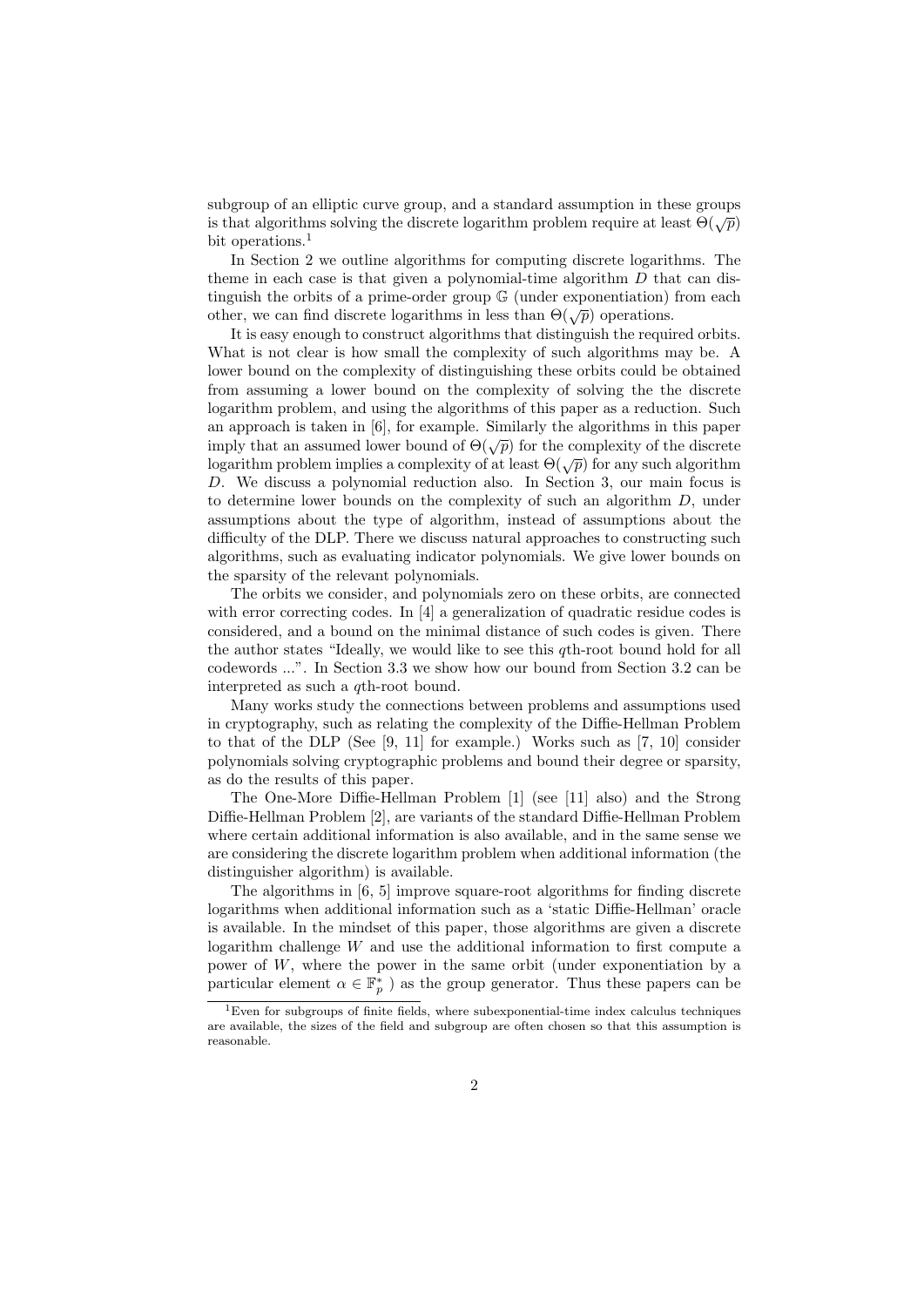viewed as special case of what we consider here, and so the distinguishers we consider here are fundamentally related to the discrete logarithm problem. An important distinction between those works and ours is that such distinguishers help find logarithms of arbitrary elements in the group, whereas with a static Diffie-Hellman oracle, the oracle 'knows' just one specific logarithm and is not useful for finding other logarithms.

# 2 Finding Discrete Logarithms using an Orbit Distinguisher

For concreteness, we assume the group  $\mathbb G$  in which we are finding discrete logarithms is a multiplicative subgroup of a finite field, though the algorithms of this section apply to any group. In the case of elliptic curve groups pairings can be used to map the problem of distinguishing orbits to the case we consider.

We begin by stating the standard assumptions that will be used in the paper.

**Assumptions 1.** Assume  $\mathbb{G}$  is a multiplicative subgroup of the finite field  $\mathbb{F}_q$ , with generator G of prime order p. Further assume  $p = AB + 1$ , for integers  $A, B \geqslant 2$ , with  $gcd(A, B) = 1$ . Assume  $w \in \mathbb{F}_p$  is primitive, and that  $\alpha = w^B$ and  $\beta = w^A$ .

Element  $\alpha \in \mathbb{F}_p^*$  has multiplicative order  $\text{ord}_p(\alpha) = A$ , and similarly  $\text{ord}_p(\beta) =$ B. Because  $gcd(A, B) = 1$ , the elements  $\alpha$  and  $\beta$  generate  $\mathbb{F}_p^*$ , so any element of  $\mathbb{F}_p^*$  can be written as  $\alpha^i\beta^j$  for appropriate integers i, j. Since G has order p, exponentiation of elements in  $\mathbb G$  by elements of  $\mathbb F_p$  is well-defined. Thus, G consists of the identity element '1' along with the elements in the set  ${G^{\alpha}}^{i\beta j} | 0 \leq i < A, 0 \leq j < B$ .

Consider the action on  $\mathbb G$  of the function taking  $x \to x^{\beta}$ . The image of element  $G^{\alpha^i\beta^j}$  is  $G^{\alpha^i\beta^{j+1}}$ , and as  $\beta^B = 1$ , we see for each i,  $0 \leq i \leq A$ , the set  $O_i = \{G^{\alpha^i\beta^j} | 0 \leq j \leq B\}$  is an orbit under the action of this function. The orbits partition  $\mathbb{G}$ ; there are A orbits of size B, and one orbit of size 1 (the orbit containing the identity element '1' in  $\mathbb{G}$ ). Raising element  $G^{\alpha^i\beta^j}$  in orbit  $O_i$  to a power  $\alpha^x \beta^y$  (an element of  $\mathbb{F}_p^*$ ) will result in an element in orbit  $O_{i+x \mod A}$ , which will be a different orbit if x is nonzero modulo A. Later we use the following consequence of this.

**Lemma 2.** If  $\lambda \in \mathbb{F}_p^*$  has  $A \mid \text{ord}_p(\lambda)$ , and R in G has order p, then no two of the elements  $R, R^{\lambda}, R^{\lambda^2}, \ldots, R^{\lambda^{A-1}}$  are in the same orbit  $O_i$ , and each orbit of size B contains exactly one of these elements.

*Proof.* Suppose  $\lambda = \alpha^i \beta^j$  and  $R = G^{\alpha^a \beta^b}$ . If  $R^{\lambda^u}$  and  $R^{\lambda^v}$  are in the same orbit, then  $\alpha^a \alpha^{iu} = \alpha^a \alpha^{iv}$ , so that  $i(u - v) = 0 \text{ mod } A$ . As  $\text{ord}_p(\lambda)$  is a multiple of A, we have  $gcd(i, A) = 1$ , and thus  $u = v \mod A$ .  $\Box$ 

The orbits  $O_i$  do not depend on the particular element of order B we use for exponentiation, since any element of order B is a power of any other element of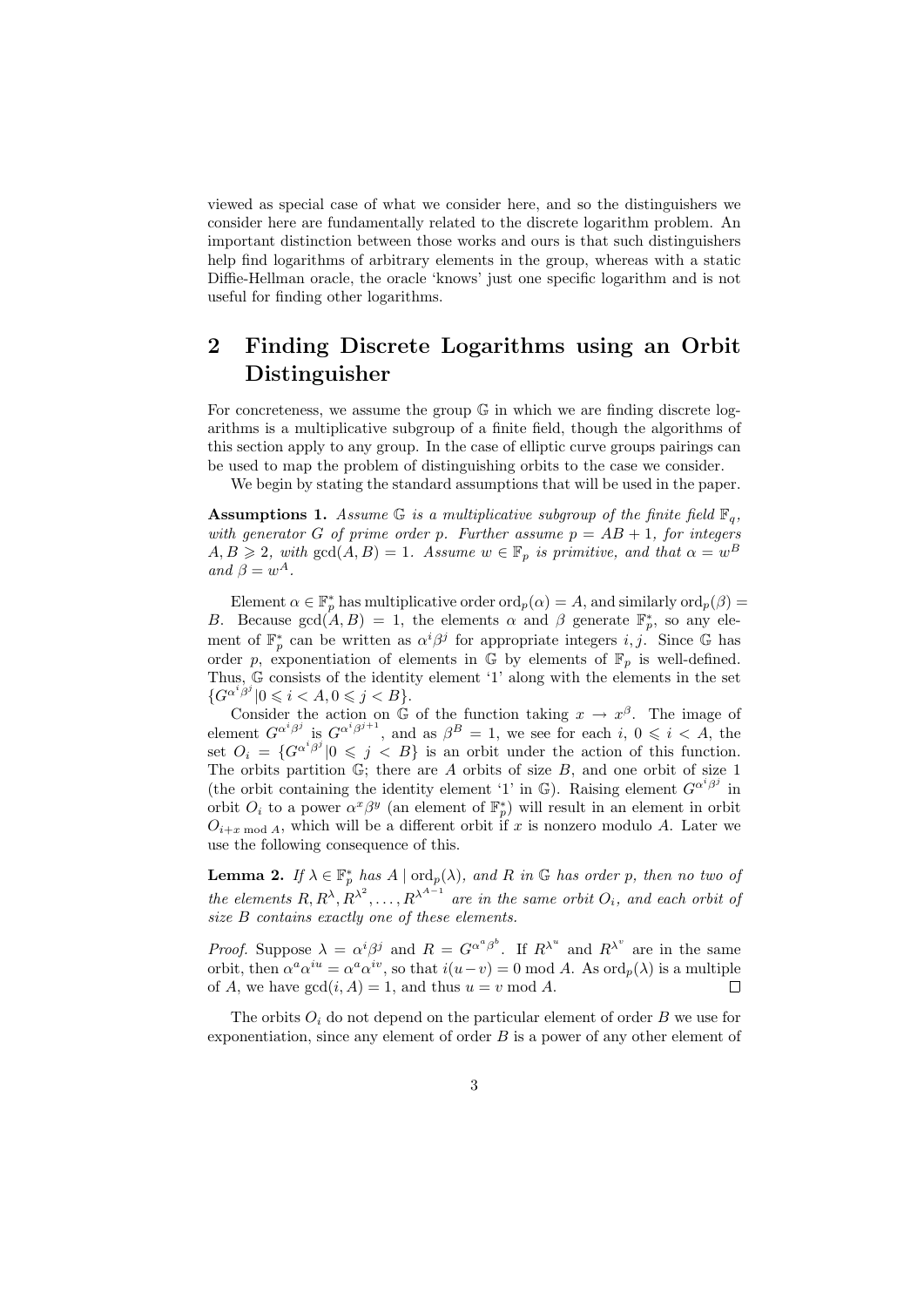order B in  $\mathbb{F}_p^*$ . For the rest of this paper, by 'B-orbit of  $\mathbb{G}$ ' we mean an orbit of G of size B under the action of exponentiation by an element  $\beta$  in  $\mathbb{F}_p^*$  of order B as described above. We will sometimes say 'orbit' when the value  $\dot{B}$  and group G is clear.

We now consider two different ways that an algorithm might distinguish the orbits of G from each other, and in each case exploit this to find discrete logarithms in G.

#### 2.1 Type-1 Distinguisher: indicator for a single orbit

Suppose for a fixed orbit S of  $\mathbb G$  there exists an algorithm D such that on input element  $X \in \mathbb{G}$ , the algorithm D

- 1. outputs 1 if  $X \in S$ , and
- 2. outputs 0 if  $X \notin S$ .

We will call such an algorithm a type-1 distinguisher for  $\mathbb{G}$ . It is simply an indicator function for the orbit S.

Observe that if one is given such an algorithm  $D$  that determines whether an input  $X$  in the group is in one particular orbit of  $S$ , then, fixing an exponent e at random, and forming the algorithm that on input X returns  $D(X^e)$ , one obtains an algorithm that distinguishes a random orbit of G.

Given a type-1 distinguisher  $D$  for  $\mathbb{G}$ , we will want to know 'which' orbit it distinguishes, in that we we want to know, for a given generator  $G$  of  $\mathbb{G}$ , the unique integer a in [0..A – 1] such that  $D(G^{\alpha^a}) = 1$ . It is possible to find which orbit is distinguished by checking each  $D(G^{\alpha^i})$ , for  $i = 0...A-1$ . In the worst case this will take A calls to the distinguisher.

We will assume function  $c$  is an upper bound on the time-complexity of  $D$ . meaning that when  $D$  is given an input of length  $l$  then  $D$  requires at most  $c(l)$  operations to complete. In particular, when G has order p we assume that evaluating D at any element  $X \in \mathbb{G}$  requires at most  $c(\log(p))$  bit operations. We will say  $D$  is a polynomial-time algorithm if there exists a polynomial  $h$  such that  $c(l) \leq h(l)$  for all allowable input lengths  $l^2$ .

The following algorithm takes as input  $W \in \mathbb{G}$ , and outputs the integer  $w \in [0, p-1]$  such that  $G^w = W$ . The loops in steps 2 and 3 serve to place a power  $G'$  of G and a power  $W'$  of W in the orbit S distinguished by D, and then in step 4 a Baby-Step-Giant-Step search is applied inside  $S$  to find the logarithm of  $W'$  to the base  $G'$ .

**Algorithm 1**, with inputs  $(W, G, p, \alpha, A, \beta, B)$  and which may evaluate D:

1. If  $W = 1$  then the algorithm outputs  $w = 0$  and exits.

 $2$ To use the notion of polynomial-time, we assume algorithm  $D$  distinguishes an orbit in a group of size  $p$  for infinitely many primes  $p$ . If one has such a distinguisher for only a single group, the algorithm here may still be of interest provided the computational cost of the distinguisher is less than the cost of  $p^{1/6}$  exponentiations in the group.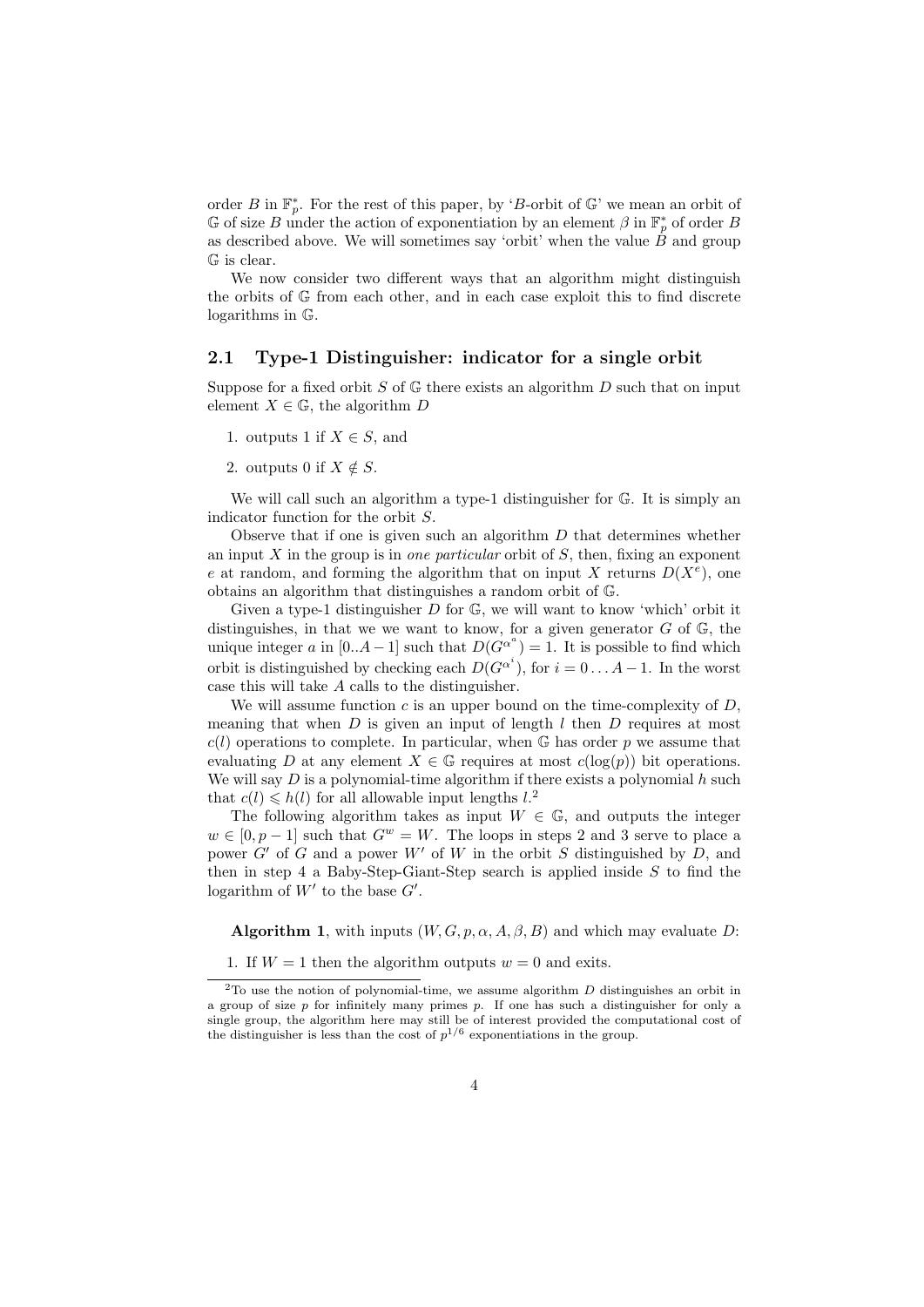- 2. For each  $u \in [0, 1, \ldots, A-1]$ :
	- If  $D(G^{\alpha^u}) = 1$  then goto 3
- 3. For each  $v \in [0, 1, \ldots, A-1]$ :
	- If  $D(W^{\alpha^v}) = 1$  then goto 4
- 4. Set  $J = \lceil$  $\sqrt{B}$ . Set  $G' = G^{\alpha^u}$ ,  $W' = W^{\alpha^v}$ . Find an element from the sets

$$
\{(G'^{\beta^{iJ}}, i)|i = 0 \dots J - 1\}
$$

and

$$
\{(W'^{\beta^{-i}}, i)|i = 0 \dots J - 1\}
$$

with first coordinates equal (as group elements). The second coordinates provide integers  $m, n$  such that  $G'^{\beta^{mJ}} = W'^{\beta^{-n}}$ .

5. Thus  $G^{\alpha^u\beta^{mJ}} = W^{\alpha^v\beta^{-n}}$ , which gives the logarithm of W to the base G, namely  $\frac{\alpha^u \beta^{mJ}}{\alpha^v \beta^{-n}}$  (mod p), which is output by the algorithm.

The computations required by this algorithm are at most: 2A exponentiations of elements of  $\mathbb{G}$  to the power  $\alpha$ , 2J exponentiations of elements of  $\mathbb{G}$ to the power  $\beta$ , 2A evaluations of D, 2A+1 comparisons, the cost of finding elements from two sets each of size at most  $J$  with a common first coordinate (which can be done using merge sort with at most  $\mathcal{O}(J \log(J))$  comparisons of group elements), and a constant number (independent of  $p$ ) of multiplications in  $\mathbb{F}_p^*$ . Assuming each exponentiation can be done in at most  $\mathcal{O}(\log(p)^3)$  bit operations, and recalling that  $J = \lfloor \sqrt{B} \rfloor$ , we find this algorithm thus has complexity  $\mathcal{O}(A \log(p)^3 + \sqrt{B} \log(p)^3 + Ac(\log(p))).$ 

 $\begin{aligned} \text{H}\log(p) & \to \sqrt{B}\log(p) + Ac(\log(p)))\,. \text{If both }A\text{ and }\sqrt{B}\text{ are both approximately }p^{1/3}\text{, which can happen if }p-1\text{ for all }n\geq 1. \end{aligned}$ tors appropriately, then the algorithm complexity is  $\mathcal{O}(p^{1/3} \log(p)^3 + p^{1/3} c(\log(p)),$ which, if D is a polynomial-time algorithm, is asymptotically less than  $p^{1/2}$ .

If c is an exponential function in  $log(p)$ , it is still possible for this algorithm to be asymptotically smaller than  $p^{1/2}$ , for example,  $A \approx p^{1/3}$ ,  $B \approx p^{2/3}$ , and  $c(\log(p)) \approx p^{1/7}$ . Thus there may be distinguisher algorithms D with nonpolynomial complexity for which this algorithm finds logarithms faster than square-root algorithms.

Clearly the use of precomputed powers of  $G$  and  $W$  can improve the logarithmic factors in the algorithm. See Appendix A for a technique for dealing with the large storage requirement.

Is it possible to have a polynomial-time algorithm  $D$  with the required properties? In Section 3 we discuss these issues further, but the "devil's advocate" might argue the affirmative as follows. For a coset of a subgroup of order  $p$ in  $\mathbb{F}_q^*$ , there is a polynomial of the form  $x^p - C$  that is zero on the coset and nonzero at other elements of  $\mathbb{F}_q^*$ . Thus one can efficiently distinguish one coset from the others. Arguably, the special property of the coset that allows for such an easily-evaluated polynomial to test for inclusion in the coset is the closure of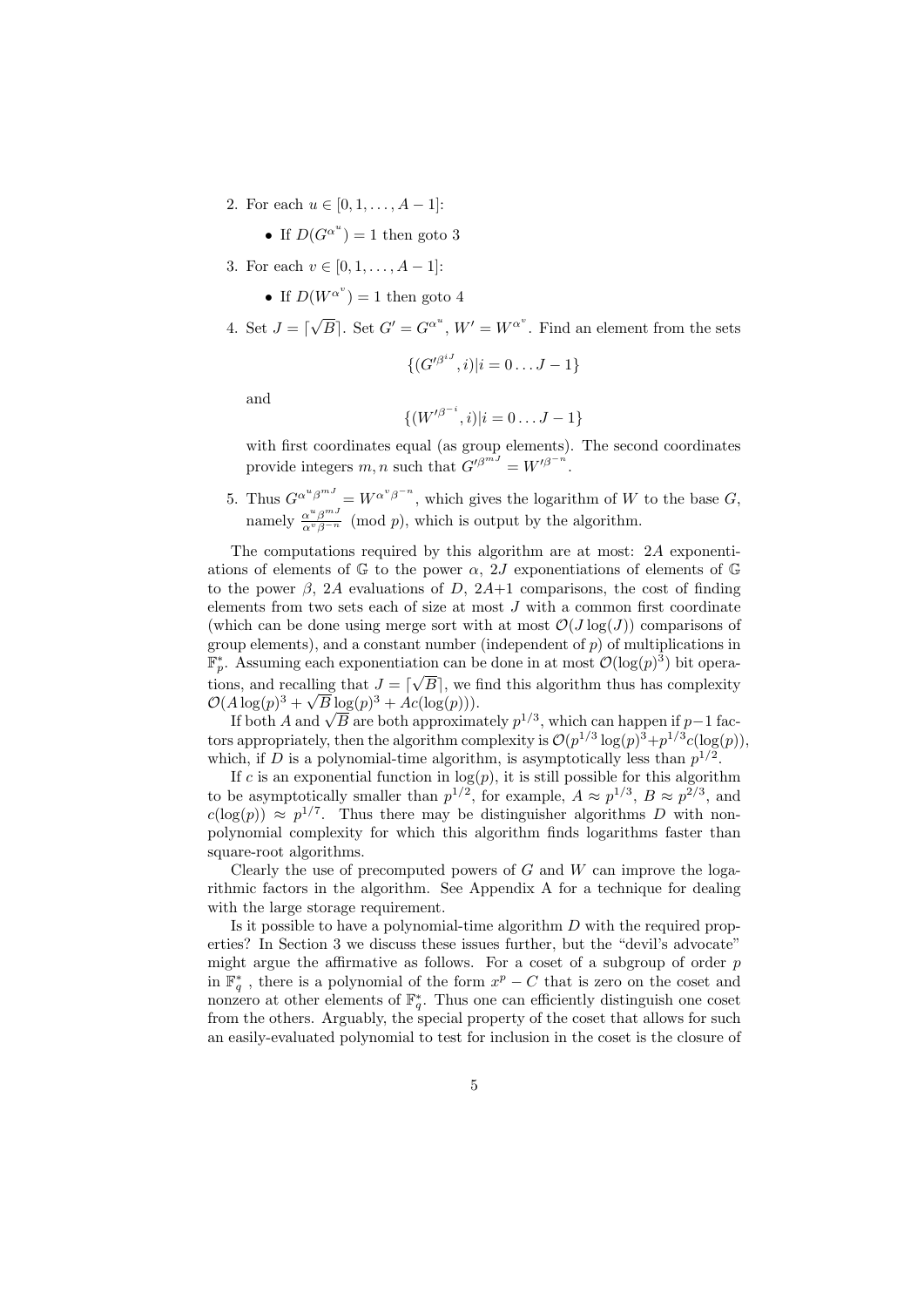the subgroup. But the orbits of  $x \to x^{\beta}$  on G have a similar closure property (closure under exponentiation by the power  $\beta$ ) so perhaps this feature can be exploited to efficiently distinguish these orbits.

With the exception of the distinguisher  $D$ , the algorithm above is generic, in the sense of [15]. One can implement a distinguisher  $D$  that is also generic, and (unsurprisingly) the natural way gives a distinguisher with complexity  $\mathcal{O}(\sqrt{B})$ , and so we do not contradict the lower bound in  $[15]$ <sup>3</sup>. In Section 3 we discuss the possibility of other, efficient, distinguishers; for example, perhaps a short straight-line program for the indicator polynomial of orbit S exists. However such a distinguisher would certainly use field addition as well as field multiplication, and so would require operations not available through a generic-group oracle, and so again we do not contradict [15].

### 2.2 Type-2 Distinguisher: identifies the the containing orbit

In this variation, we consider a more powerful, but still somewhat natural, way that the orbits might be distinguished. Here we consider distinguishers that can tell us 'which' orbit of size B contains a given element  $X \in \mathbb{G}$ .

Suppose there exists an algorithm  $D$ , taking as input an element of  $\mathbb{G}$ , and giving as output a bitstring such that

- 1. the outputs  $D(u)$  and  $D(v)$  are the same if u and v are in the same orbit, and
- 2. the outputs  $D(u)$  and  $D(v)$  are different if u and v are in different orbits.

We will call such an algorithm a type-2 distinguisher for G.

As before we suppose evaluating algorithm D costs at most  $c(\log(p))$ . Whereas in Section 2.1 the algorithm  $D$  could distinguish one of the orbits from the others, here we assume D can distinguish any two orbits from each other, and in fact 'label' (with the bitstring output) the orbit in which an element lies, which is requiring considerably more of algorithm D.

The following algorithm takes as input  $W \in \mathbb{G}$ , and outputs the integer  $w \in [0, p-1]$  such that  $G^w = W$ . It is similar to the previous algorithm, but leverages the fact that D can now label the orbit in which an element lies to perform an initial square-root search to find an orbit containing a power  $G'$ of G and a power  $W'$  of W (instead of the linear search used in the previous algorithm.)

**Algorithm 2,** with inputs  $(W, G, p, \alpha, A, \beta, B)$  and which may evaluate D:

1. If  $W = 1$  then the algorithm outputs  $w = 0$  and exits.

<sup>3</sup>We may interpret the lower bound in [15] as a proof that in the generic group model no distinguisher can be polynomial-time.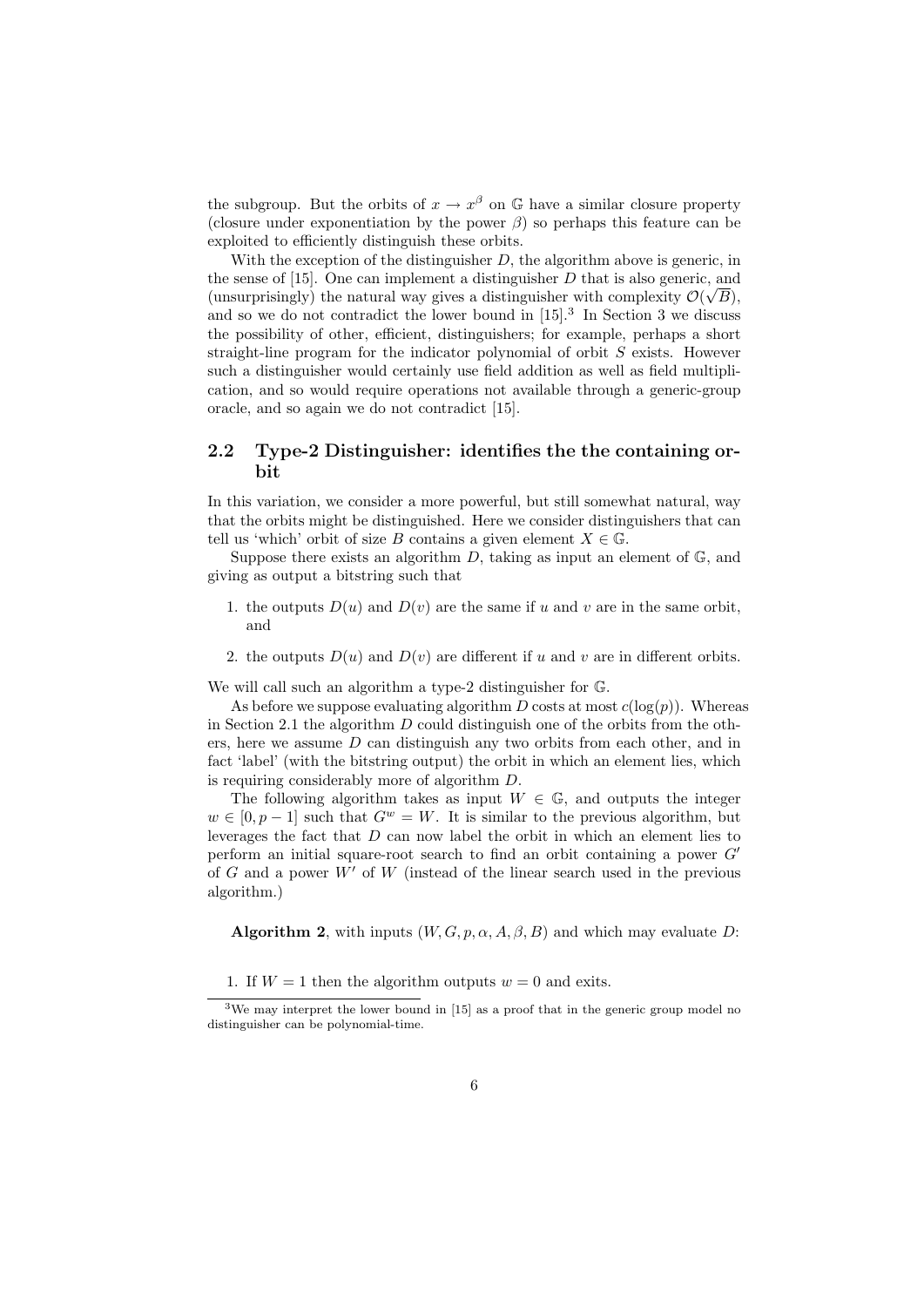2. Set  $K = \lceil$ √  $[A]$ . Find an element from the sets

$$
\{ (D(G^{\alpha^{iK}}), i) | i = 0...K - 1 \}
$$

and

$$
\{(D(W^{\alpha^{-i}}), i)|i = 0...K - 1\}
$$

with first coordinates equal. The second coordinates provide integers  $m, n$ such that  $D(G^{\alpha^{mK}}) = D(W^{\alpha^{-n}})$ , and therefore  $G^{\alpha^{mK}}$  and  $W^{\alpha^{-n}}$  are in the same orbit.

3. Set  $J = \lceil$  $\sqrt{B}$ . Set  $G' = G^{\alpha^{mK}}$ ,  $W' = W^{\alpha^{-n}}$ . Find an element from the sets  $\{(G'^{\beta^{iJ}}, i)|i = 0 \dots J-1\}$ 

and

$$
\{(W'^{\beta^{-i}}, i)|i = 0 \dots J - 1\}
$$

with first coordinates equal (as group elements). The second coordinates provide integers  $u, v$  such that  $G'^{\beta^{uJ}} = W'^{\beta^{-v}}$ .

4. Thus  $G^{\alpha^{mK}\beta^{uJ}} = W^{\alpha^{-n}\beta^{-v}}$ , which gives the logarithm of W to the base G, namely  $\frac{\alpha^{mK}\beta^{uJ}}{\alpha^{-n}\beta^{-v}}$  (mod p), which is output by the algorithm.

The computations required by Algorithm 2 are at most:  $2K$  exponentiations of group elements to the power  $\alpha$ , 2J exponentiations of group elements to the power  $β$ , 2K evaluations of D, the cost of finding the set elements with common first coordinates which is  $\mathcal{O}(K \log(K) + J \log(J))$ , and a constant number (independent of p) of multiplications in  $\mathbb{F}_p^*$ . As before, assuming the exponentiations cost  $\mathcal{O}(\log(p)^3)$  we find the complexity of Algorithm 2 is thus  $\mathcal{O}(\sqrt{A}\log(p)^3 + \sqrt{B}\log(p)^3 + \sqrt{A}c(\log(p))).$ 

If A and B are both about  $p^{1/2}$ , the complexity of Algorithm 2 is  $\mathcal{O}(p^{1/4} \log(p)^3 +$  $p^{1/4}c(\log(p))$ . If D is a polynomial-time algorithm, then Algorithm 2 has complexity smaller than  $p^{1/2}$ , though as before it is possible for this to occur with c an exponential function also. (For example,  $A \approx p^{1/2}, B \approx p^{1/2}$ , and  $c(\log(p)) = p^{1/5}$ .

### 2.3 Multiple distinguishers give a polynomial reduction to DLP

In the previous sections, we considered having access to only one distinguisher for an orbit under a single given exponent  $\beta$ . In this section, we consider the case that  $p-1$  is smooth, and for several distinct values of B dividing  $p-1$ , we have a type-1 distinguisher for an orbit of length B in G. In this case we can find discrete logarithms in G in a polynomial number of steps.

**Lemma 3.** Suppose p is prime with  $p - 1 = AB$ , and that w is primitive in  $\mathbb{F}_p$ , and  $\alpha = w^{\overline{B}}$ ,  $\beta = w^A$ , and that G generates a group G of order p in  $\mathbb{F}_q$ . Suppose  $X = G^{w^x}$ , and that  $X^{\alpha^d}$  and  $G^{\alpha^c}$  are in the same length-B orbit of G under exponentiation to power  $\beta$ . Then  $x = B(c - d) \bmod A$ .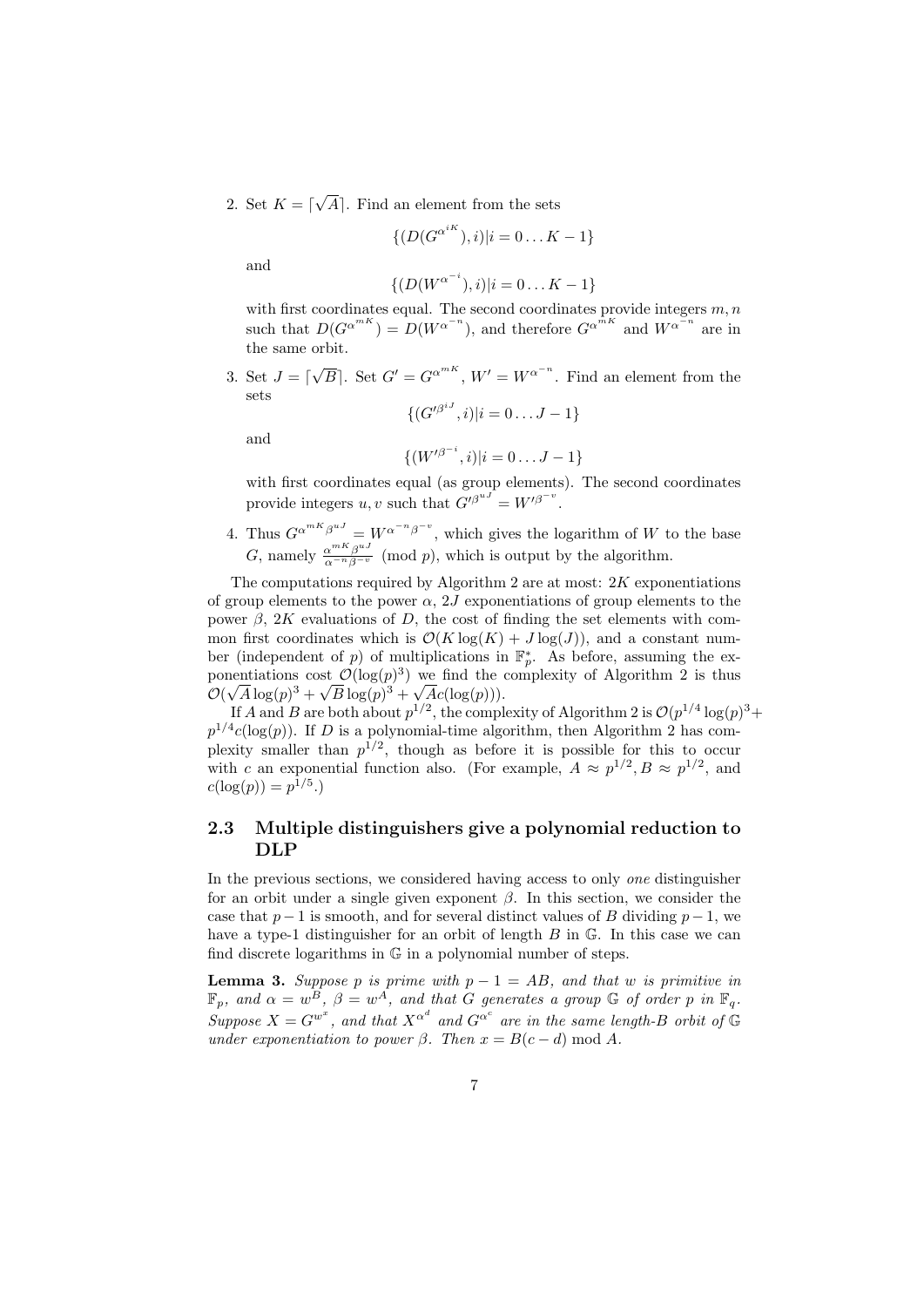*Proof.* Since  $(G^{w^x})^{\alpha^d}$  and  $G^{\alpha^c}$  are in the same length-B orbit, there is an integer *i* such that  $G^{w^x \alpha^d} = (G^{\alpha^c})^{\beta^i}$  and so  $w^x \alpha^d = \alpha^c \beta^i$  (in  $\mathbb{F}_p$ ), and so  $w^x = \alpha^{c-d} \beta^i$ , and thus  $w^x = w^{B(c-d)+Ai}$  and so, as w has order  $p-1 = AB$ , we have  $x = B(c - d) + Ai \text{ mod } AB$  and thus  $x = B(c - d) \text{ mod } A$ .

**Theorem 4.** Suppose  $G \in \mathbb{F}_q$  generates a group  $\mathbb{G}$  of prime order p, and that w is primitive in  $\mathbb{F}_p$ , and that  $p-1 = A_1 A_2 A_3 ... A_k$ , with the  $A_i$  pairwise relatively prime, and for each  $B_i = (p-1)/A_i$  we have a  $B_i$ -orbit (type-1) distinguisher  $D_{B_i}$ . Then given an arbitrary element X in  $\mathbb{G}, X \neq 1$ , there is an algorithm to find an integer x satisfying  $X = G^{w^x}$  requiring at most  $2A_i$  calls to each distinguisher  $D_{B_i}$ , and a number of bit operations and group multiplications that are at most a polynomial in  $log(p)$ .

*Proof.* Consider the following algorithm which takes as input  $(G, p, w, A_1, A_2, \ldots, A_k, X)$ and which may evaluate the distinguishers  $D_{B_1}, D_{B_2}, \ldots, D_{B_k}$ :

- 1. for  $i = 1, 2, ..., k$  do
	- (a) Set  $\alpha_i = w^{B_i}, \beta_i = w^{A_i}.$
	- (b) Determine  $c_i$  such that  $D_{B_i}(G^{\alpha^{c_i}})=1$
	- (c) Determine  $d_i$  such that  $D_{B_i}(X^{\alpha^{d_i}}) = 1$ . Observe that since  $G^{\alpha^{c_i}}$  and  $X^{\alpha^{d_i}}$  are in the same orbit, the previous lemma gives  $x = B_i(c_i$  $d_i) \bmod A_i.$
- 2. Use the Chinese Remainder Theorem to explicitly find the unique positive integer  $x \in [0, p-1]$  such that  $x = B_i(c_i - d_i) \text{ mod } A_i$  for  $i \in 1, \ldots, k$ .
- 3. Output this x.

The complexity claims are easily verified.

 $\Box$ 

Clearly an algorithm that can find discrete logarithms in G can be used to efficiently construct a distinguisher  $D_{B_i}$ . Thus this theorem can be viewed as a polynomial-time reduction between the problem of distinguishing the  $B_i$ -orbits and finding discrete logarithms in G.

#### 2.4 A connection to a conjecture of Boneh and Lipton

In the previous section we considered having access to multiple distinguishers  $D_{B_i}$ . In this section we discuss whether having access to a single distinguisher can give a polynomial time algorithm for finding discrete logarithms.

A type-1 distinguisher D identifies when an element  $X \in \mathbb{F}_q$  is in a particular B-orbit, say the orbit consisting of elements  $G^{\alpha^a\beta^j}$ , for  $j = 0...B - 1$ . As noted earlier to determine the value of a we can evaluate the distinguisher at A elements of the form  $G^{\alpha^i}$ . When X is in the distinguished orbit, the element  $x \in \mathbb{F}_p$  satisfying  $X = G^x$  can be written as  $x = \alpha^a \beta^j$  for some j, and so as  $\beta$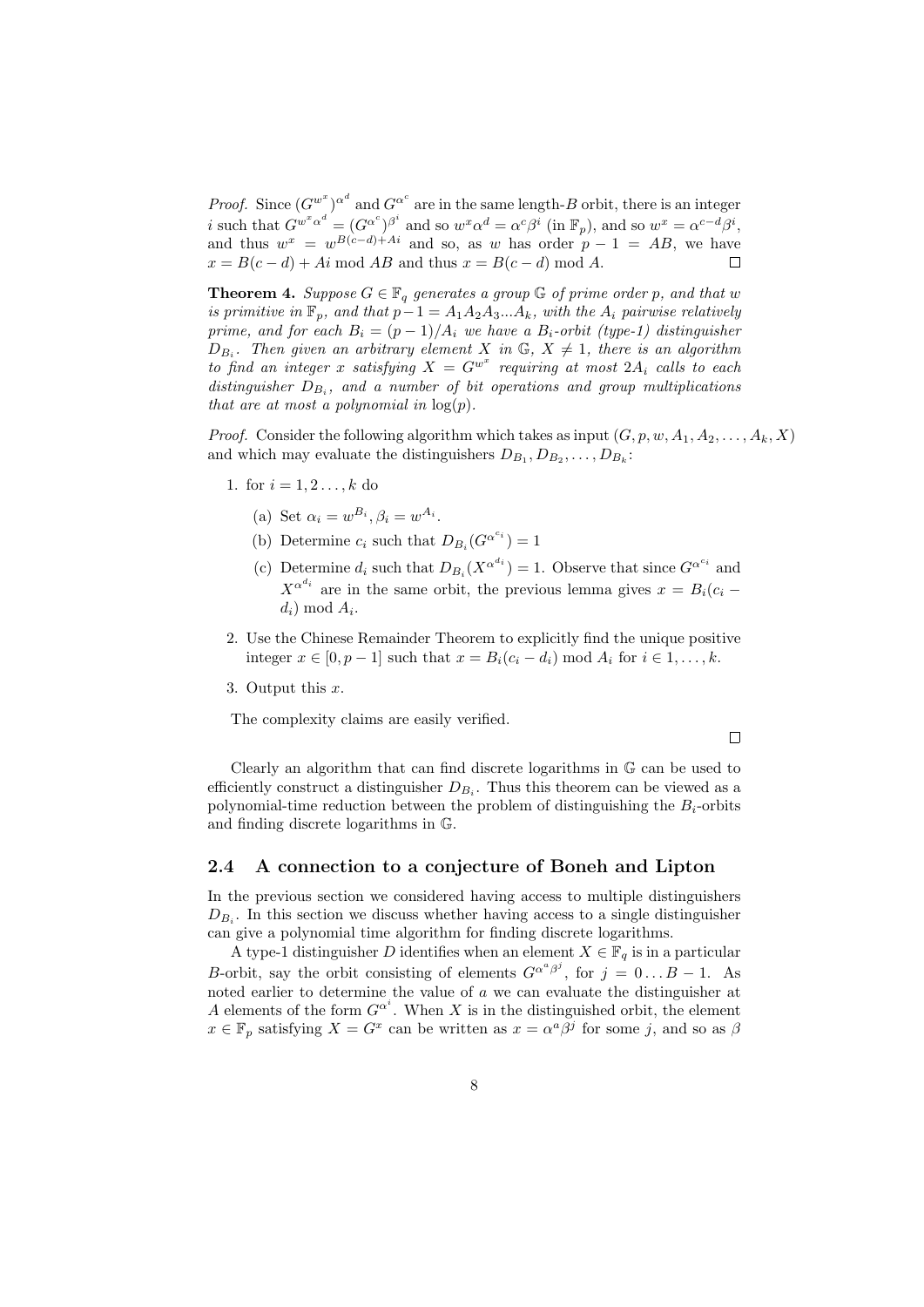has order B this implies the value x is a root of  $t^B - \alpha^{aB} = 0$ ; namely when  $t = x$  this equation is satisfied.

It may be helpful to interpret the previous paragraph as follows:  $D(X) = 1$ when the discrete logarithm (to the base  $G$ ) of  $X$  is in a particular coset of the order B subgroup of  $\mathbb{F}_p^*$ , namely the same coset of the subgroup  $\langle \beta \rangle$  as the element  $\alpha^a$ .

We continue by focusing on a special case. Suppose  $B = (p-1)/2$  and D is a type-1 distinguisher for the orbit consisting of elements  $G^{\alpha^0\beta^j}$ ,  $j=0 \ldots, B-1$ , and that for an element  $X \in \langle G \rangle$ , we have  $D(X) = 1$ . This tells us that the unique  $x \in \mathbb{F}_n$  satisfying  $X = G^x$  has the property that it can be written as  $x = \alpha^0 \beta^j$  for some j; or in other words that  $x = \beta^j$  for some j, which implies that  $x^B - 1 = 0$  since  $\beta$  has order B. In this case this means (since  $B = (p-1)/2$ ) that the discrete logarithm x is a quadratic residue in  $\mathbb{F}_p$ . So this distinguisher determines whether the discrete logarithm (to the base  $G$ ) of its input  $X$  is a quadratic residue in  $\mathbb{F}_p$ .

Similarly, suppose also that the product  $XG \neq 1$  and  $D(X \cdot G) = 0$ ; then we know  $XG = G^{x+1}$  must lie in the orbit  $G^{\alpha^1\beta^j}$  (since in this case there are only two orbits of length B) and so  $(x+1)^B - \alpha^B = 0$ . In this case  $\alpha$  has order  $A = 2$ , and  $gcd(A, B) = 1$  so B is odd and so the equation is simply  $(x + 1)^{B} + 1 = 0$ . In other words  $x + 1$  is a quadratic non-residue in  $\mathbb{F}_p$ .

We could continue in this way (determining the orbit containing  $X^2G, X^3G, \dots$ ) to find several polynomials ( of degree  $(p-1)/2$ , but that have very short straight-line programs) which all have  $x$  as a root. If it were possible to easily find this common root (by taking gcd's, for example) we would have the desired logarithm x.

But no method for efficiently finding the common root is known in this scenario. A similar situation is discussed in [3], where the authors define the signature of  $x \in \mathbb{F}_p$  as the vector

$$
sig(x) = \left( \left( \frac{x}{p} \right), \left( \frac{x+1}{p} \right), \dots, \left( \frac{x+k}{p} \right) \right)
$$

where  $k = \lfloor 2 \log^2 p \rfloor$ , and conjecture that for sufficiently large p, any two distinct  $x, y$  have  $sig(x) \neq sig(y)$ . They also state that there is no known polynomial time algorithm for finding x given  $sig(x)$ .

In summary, in Section 2 we considered how algorithms capable of distinguishing orbits of group G under exponentiation can help solve the discrete logarithm problem in G. We now turn our attention to direct consideration of how difficult it might be to find such distinguishers.

# 3 Distinguishing Orbits Efficiently

The algorithms in the previous section required an algorithm D that distinguished the orbits of G under the action of exponentiation by a fixed integer. In this section we discuss *some* natural ways one might implement such an algorithm, and in a few cases give lower bounds on the resulting complexity.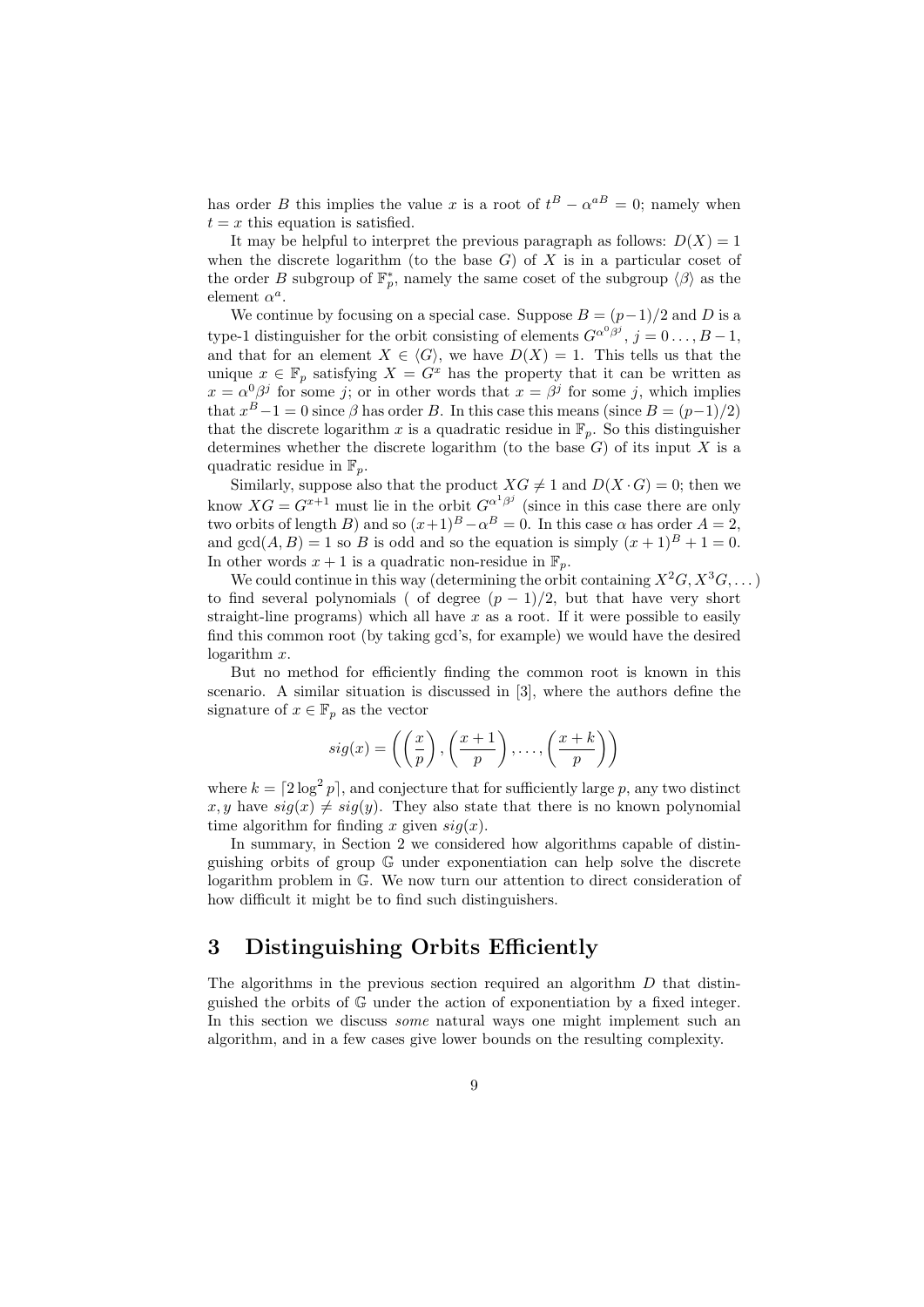#### 3.1 An indicator polynomial for an orbit

Given any B-orbit S in  $\mathbb{G}$ , the polynomial  $I_S(x) = \prod_{r \in S} (x - r)$  is zero on S and nonzero on  $\mathbb{G} \setminus S$ . For any polynomial  $h(x) \in \mathbb{F}_q[x]$  with no zeros in  $\mathbb{G} \setminus S$ , the polynomial  $f(x) = h(x)I<sub>S</sub>(x)$  is also zero on S and nonzero on  $\mathbb{G} \setminus S$ . An algorithm determining whether such a polynomial is nonzero at a point ( such as 'evaluate the polynomial using Horner's rule and test if the result equals zero' ) is thus a type-1 distinguisher, as in Section 2.1. To be useful for finding discrete logarithms, the orbit size would be rather large, for example approximately  $p^{2/3}$ . In this case the degree of  $f$  will be large. Can any such polynomial be evaluated efficiently, that is, in time at most some polynomial in  $log(p)$ ?

This can occur if  $f$  has relatively few nonzero coefficients, but it is unclear whether one can find an orbit S and a polynomial h such that  $h(x)I_{S}(x)$  is relatively sparse. In Section 3.2 we give a lower bound on the number of nonzero coefficients in a polynomial that is zero on an orbit, and this lower bound partially settles this question.

Another possibility is that there are polynomials zero on S and nonzero on  $\mathbb{G}\backslash S$  having many nonzero coefficients but that can still be evaluated efficiently. For example, perhaps a polynomial of this form can have a short straight-line program. This possibility seems open.

Given the A different orbits of  $\mathbb G$  of size B, we can construct (using interpolation) many polynomials  $D(x)$  such that  $D(u) = D(v)$  if u and v are in the same orbit, and  $D(u) \neq D(v)$  if u and v are in different orbits. Algorithms evaluating such polynomials are type-2 distinguishers. In Section 3.4 we show such a polynomial must have at least  $B$  nonzero coefficients. It is unknown whether a polynomial with this property can be represented by an efficient straight-line program.

The previous examples are straightforward ways one might try to construct a type-1 or type-2 distinguisher, but there are many other approaches. As a final example: perhaps one can find an efficient function that produces a square 2/3 of the time on some 'random' half of the orbits, and only 1/3 of the time on the other half. Such a function can be used to create an efficient type-2 distinguisher.

We are not suggesting that efficient versions of such distinguishers exist. We simply note that such distinguishers do not seem to have been considered before in this context, and that if it is possible for them be computationally efficient then there are implications for the discrete logarithm problem. We now show that some of the possible ways to implement distinguishers can never be efficient.

### 3.2 Sparsity of a polynomial zero on an orbit

In this section we give a lower bound on the number of nonzero coefficients in a polynomial that is zero on an orbit.

We use the following fact which we state without proof.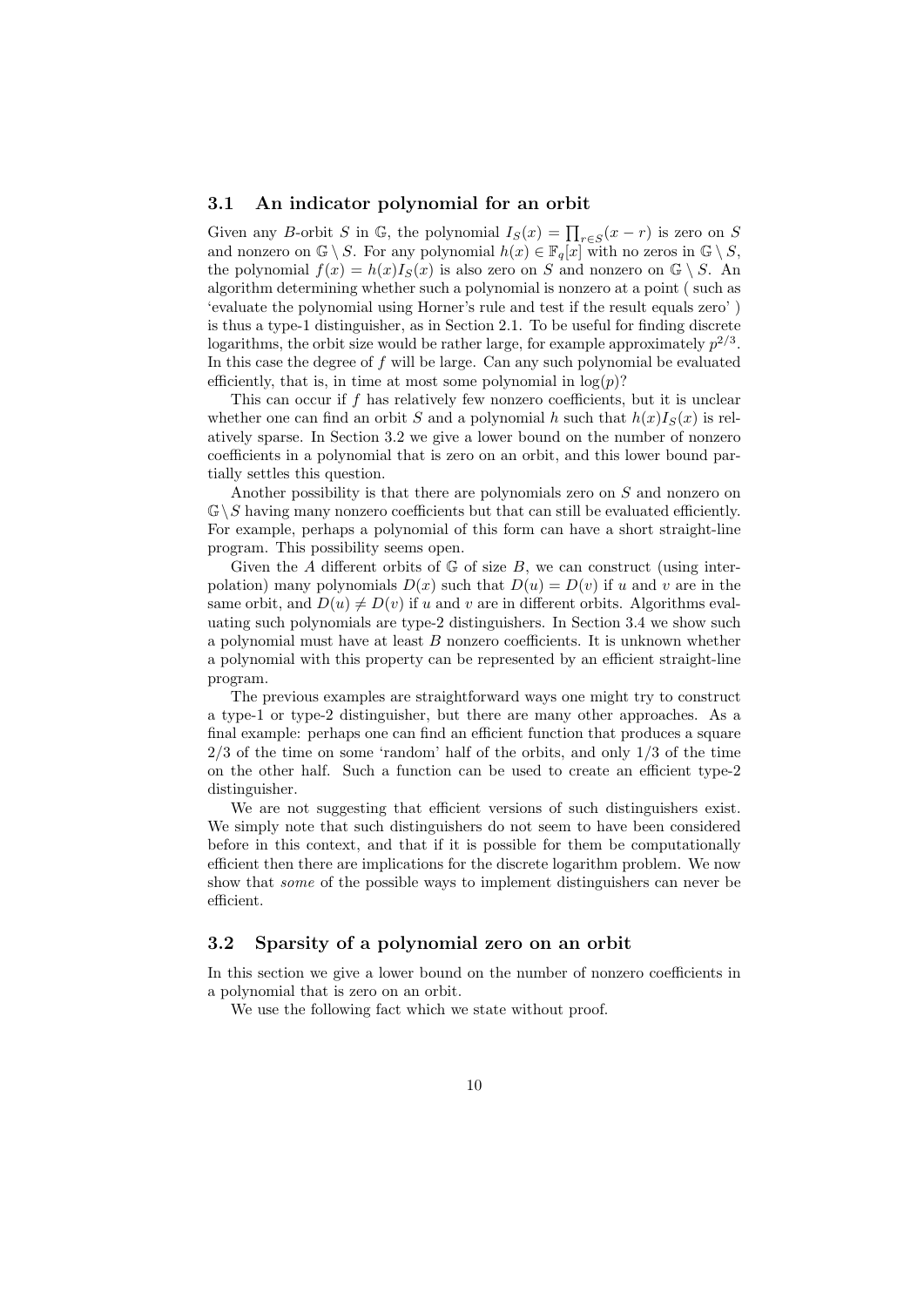**Lemma 5.** Let F be a field, and let p a positive integer. Let  $f \in F[x]$  have the form  $f(x) = \sum_{i=0}^{n} f_i x^i$ . Then  $f(x)$  is divisible by  $(x^p - 1)$  if any only if for each integer  $r \in [0, p-1]$  we have

$$
\sum_{\{j\mid j\equiv r \bmod p\}} f_j = 0.
$$

Informally this says that the polynomial  $f(x)$  is a multiple of  $(x^p - 1)$  if and only if the polynomial resulting from reducing every exponent of  $x$  modulo  $p$  is the zero polynomial.

**Theorem 6.** Assume  $G$  is a multiplicative subgroup of prime order  $p$  of the finite field  $\mathbb{F}_q$ , and that  $p - 1 = AB$  for integers  $A, B \geq 2$  with  $gcd(A, B) = 1$ , and that integers  $\alpha, \beta$  satisfy  $1 < \alpha, \beta < p$  and  $\text{ord}_p(\alpha) = A$  and  $\text{ord}_p(\beta) = B$ . Assume that  $f \in \mathbb{F}_q[x]$  is zero on an orbit S of size B of the function  $x \to x^{\beta}$ on group G, but not zero everywhere on G. Then the number of nonzero terms in  $f(x)$  is at least  $\sqrt[4]{\frac{\phi(p-1)}{A-1}}$  (with  $\phi$  the totient function.)

*Proof.* To begin we assume the polynomial  $f$  has degree less than  $p$ . Since  $f$  is not zero everywhere on G, we can write  $f(x) = \sum_{i=1}^{s} a_i x^{e_i}$ , with each  $a_i \neq 0$ , and  $s \geq 1$ . By Lemma 2, for any  $\lambda \in \mathbb{F}_p^*$  of order  $p-1$ , and any element  $\zeta$ in G of order p, one of  $\zeta, \zeta^{\lambda}, \zeta^{\lambda^2}, \zeta^{\lambda^3}, \ldots, \zeta^{\lambda^{A-1}}$  is in S, and so the polynomial  $w(x) = f(x)f(x^{\lambda})f(x^{\lambda^2})\dots f(x^{\lambda^{A-1}})$  is zero at  $\zeta$ . Since  $w(x)$  is zero at each element of order p in  $\mathbb{G}$ , it must be a multiple of the polynomial  $(x^p-1)/(x-1)$ , and so the remainder of polynomial  $w(x)$  upon division by  $x^p - 1$  is either 0 or  $c(1 + x + x^2 + \dots x^{p-1}),$  for some  $c \in \mathbb{F}_q^*$ .

Suppose for some  $\lambda \in \mathbb{F}_p^*$  of order  $p-1$  the remainder is  $c(1+x+x^2+\ldots+$  $(x^{p-1})$ , for some  $c \in \mathbb{F}_q^*$ . The number of nonzero coefficients in the remainder of  $w(x)$  upon division by  $x^p - 1$  is at most the number of nonzero coefficients in  $w(x)$  itself. Since  $w(x)$  has at most  $s^A$  nonzero coefficients, and the remainder of  $w(x)$  upon division has p nonzero coefficients, we have  $s^A \geqslant p$  and so  $s \geqslant$  $\sqrt[4]{p} \geq \sqrt[4]{\phi(p-1)/(A-1)}.$ 

Otherwise suppose for every primitive  $\lambda \in \mathbb{F}_p^*$  the remainder of  $w(x)$  after division by  $x^p - 1$  is 0. A typical monomial in the expansion of  $w(x)$  is

$$
a_{u_0} a_{u_1} \dots a_{u_{A-1}} x^{e_{u_0} + e_{u_1} \lambda + \dots e_{u_{A-1}} \lambda^{A-1}}
$$

and is identified with the tuple  $(u_0, u_1, \ldots, u_{A-1}) \in \{1, 2, \ldots, s\}^A$ .

By Lemma 5, for any primitive  $\lambda \in \mathbb{F}_p^*$  and  $r \in \{0, 1, 2, \ldots p-1\}$ , the sum  $S_{\lambda,r} = \sum a_{u_0} a_{u_1} \dots a_{u_{A-1}}$  is zero, where the sum is over  $(u_0, u_1, \dots, u_{A-1}) \in$  $\{1, 2, \ldots, s\}^A$  such that the equation  $e_{u_0} + e_{u_1} \lambda + \cdots + e_{u_{A-1}} \lambda^{A-1} = r$  holds in  $\mathbb{F}_p$ . In particular, since each  $a_i$  is nonzero each sum either contains no terms at all or at least two terms.

We focus on those sums involving a particular term, say  $a_1a_1 \ldots a_1 = a_1^A$ . We count the number N of pairs  $(\lambda, t)$  where  $\lambda$  is primitive in  $\mathbb{F}_p^*$  and t is a tuple in the set  $\{1, 2, ..., s\}^A \setminus \{\{1\}^A\},\$  say  $t = (u_0, u_1, ..., u_{A-1})$ , that identifies a term  $a_{u_0}a_{u_1}\dots a_{u_{A-1}}$  occurring in some sum  $S_{\lambda,r}$  with the term  $a_1^A$ .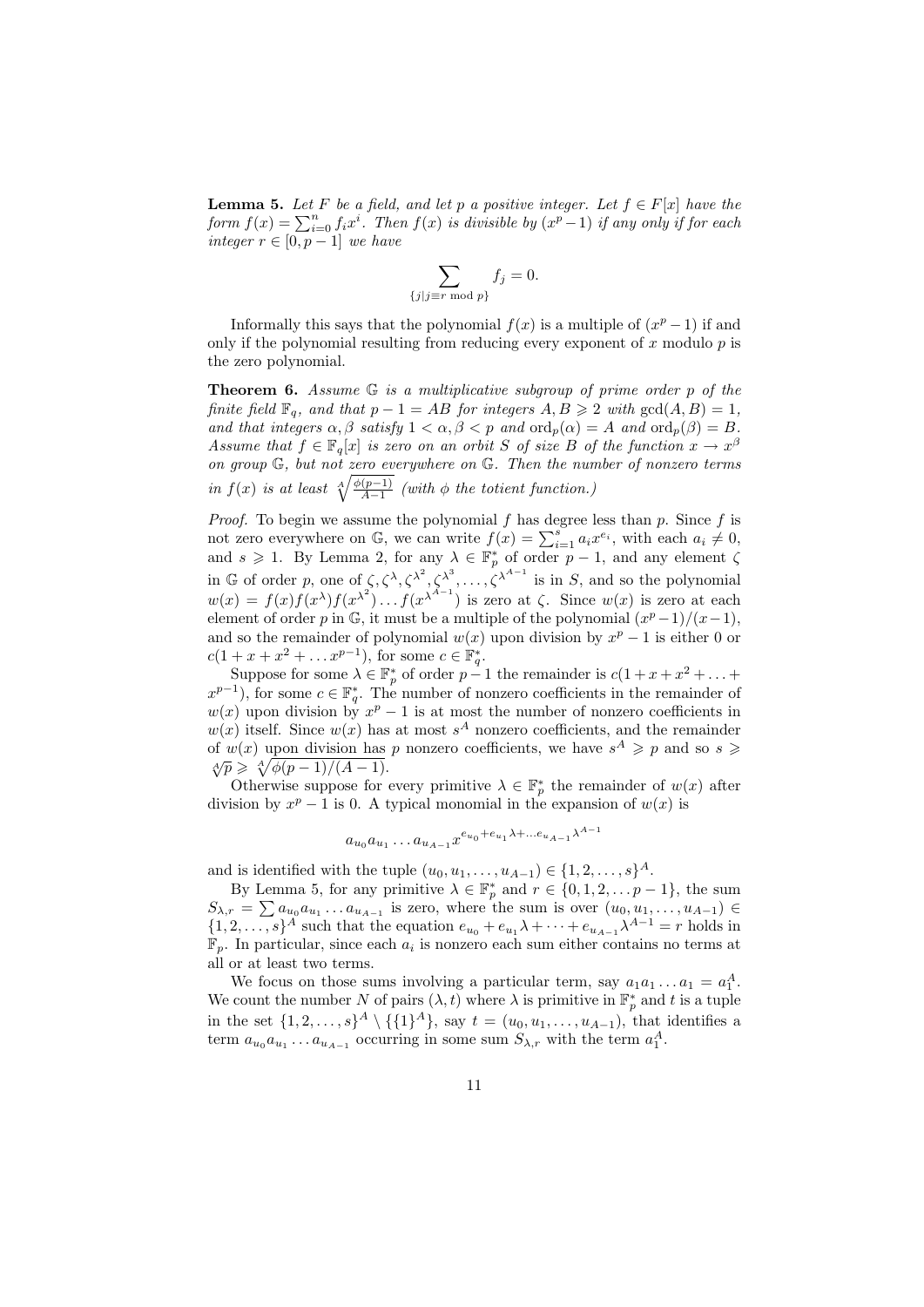For each primitive  $\lambda \in \mathbb{F}_p^*$ , the term  $a_1^S$  occurs in some sum  $S_{\lambda,r}$ , and that sum contains at least one other term, so the number of pairs  $N$  is at least  $\phi(p-1)$ .

How often can a given a given tuple  $(u_0, u_1, \ldots, u_{A-1})$  from  $\{1, 2, \ldots, s\}^A \setminus$  $\{\{1\}^A\}$  occur in such a pair? If this tuple occurs in a sum  $S_{\lambda,r}$  with  $a_1^A$ , then we have  $e_{u_0} + e_{u_1} \lambda + \dots + e_{u_{A-1}} \lambda^{A-1} = e_1 + e_1 \lambda + \dots + e_1 \lambda^{A-1}$ , and there are at most  $A-1$  such values  $\lambda$ . Hence the number of pairs  $N \leq (s^A-1)(A-1)$ .

Thus we have  $\phi(p-1) \leqslant (s^A - 1)(A-1)$  which gives the bound in this case.

Finally, given a polynomial f of arbitrary degree that is zero on an orbit S of size B, the remainder R of this polynomial after division by  $x^p - 1$  has  $f(r) = R(r)$  for each  $r \in \mathbb{G}$ , and R has no more nonzero terms than does f. So the remainder polynomial  $R$  is also zero on orbit  $S$ , and is not zero everywhere on  $\mathbb{G}$ , and has degree less than p, and so the above argument gives a lower bound on the number of nonzero terms in  $R$ , and this is also a lower bound on the number of nonzero terms in  $f$ .  $\Box$ 

If, as in the theorem statement, a polynomial  $f$  with  $s$  nonzero coefficients is zero on an orbit under exponentiation by an element  $\beta$  of order B in  $\mathbb{F}_p^*$ , and if hB also divides  $p-1$ , then one can use f to construct a polynomial having at most  $s^h$  nonzero coefficients that is zero on an orbit under exponentiation by an element of order  $hB$ . So the number of nonzero coefficients in this new polynomial is bounded by the theorem. One may use this idea to obtain a minor improvement in the bound of the theorem, where  $A$  in the denominator is replaced by the smallest prime-power dividing A.

One could also obtain a minor improvement to the bound by considering those  $\lambda$  with order a multiple of A instead of just primitive  $\lambda$ , as we have in the proof.

We must have A less than than  $log(p)$  for this bound to rule out the possibility of a sparse polynomial that is zero on an orbit giving rise to an efficient distinguisher, which means the bound is of limited use in this application. In particular, the bound does not rule out the cryptographically interesting possibility of a polynomial having few nonzero coefficients, and that is zero on an orbit of size approximately  $p^{2/3}$ . However in the next section we show how this this bound gives a connection between the discrete logarithm problem and error correcting codes.

### 3.3 Connection to quadratic residue codes

Theorem 6 provides a lower bound on the number of nonzero coefficients in a polynomial that is zero on an orbit under exponentiation. Such polynomials occur in the study of error correcting codes.

For our purposes, a quadratic residue code may be defined as follows. Assume  $p, l$  are primes with  $p$  odd and  $l$  a quadratic residue modulo  $p$ , and that  $\mathbb{F}_q$  is a finite extension of  $\mathbb{F}_l$  containing a primitive pth root of unity r, and that  $Q$  is the set of quadratic residues modulo  $p$ . Then the polynomial  $g(x) = \prod_{e \in Q} (x - r^e)$  is in  $\mathbb{F}_l[x]$ . Polynomials in  $\mathbb{F}_l[x]$  that are a multiple of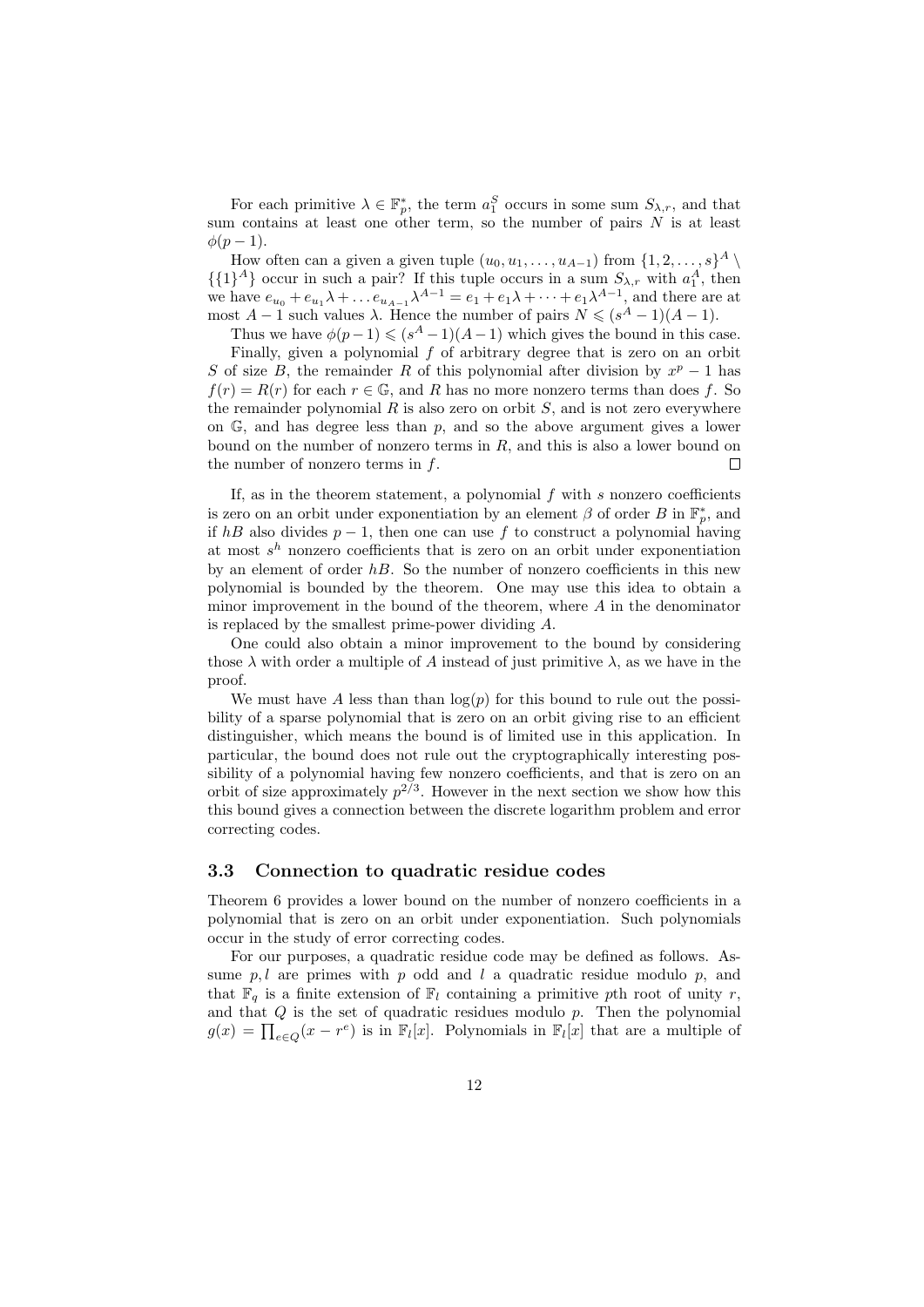$g(x)$  have the common set of zeros  $\{r^e | e \in Q\}$ . Such polynomials that also have degree less than p are the quadratic residue code of length p over  $\mathbb{F}_l$ . The minimum number of nonzero coefficients among such polynomials is the distance of the code, and so any bound on the minimum number of nonzero coefficients in such polynomials is a bound on the minimum distance of the code.

The common root set  $\{r^e | e \in Q\}$  of these polynomials is an orbit in under exponentiation by an element  $\beta \in \mathbb{F}_p^*$  of order  $(p-1)/2$ . Thus Theorem 6 can be applied. In this case, one obtains the well-known square-root bound for such codes [8]. Indeed, the first part of the proof of Theorem 6 is a typical proof of the square-root bound.

In [4] a generalization of quadratic residue codes called lth-power residue codes is considered, and a lower bound on their minimum distance is proved.

That generalization is as follows, though we point out that our description differs somewhat, and in particular, the role of  $q$  in [4] is played by  $l$  in the description below. Assume primes p, l with  $l|p-1$ , and assume l is an lth power residue mod p. Suppose w generates  $\mathbb{F}_p^*$ . Partition  $\mathbb{F}_p^*$  into sets  $A_i$ ,  $0 \leq i \leq l$ , where  $A_i$  consists of those elements in  $\mathbb{F}_p^*$  whose logarithm to the base w is congruent to i modulo l. (So the  $A_i$ 's can be thought of as the cosets of the subgroup  $\langle w^l \rangle$  in  $\mathbb{F}_p^*$ . ) Suppose r is a primitive pth root of unity in a finite extension  $\mathbb{F}_q$  of  $\mathbb{F}_l$ . The ideal in the ring  $\mathbb{F}_l[x]/(x^p-1)$  generated by the polynomial  $\prod_{a \in A_i} (x - r^a)$  is the *l*th power residue code  $\mathfrak{A}_i$ , and the ideal generated by the polynomial  $(x-1) \prod_{a \in A_i} (x-r^a)$  is the *l*th power residue code  $\bar{\mathfrak A}_i$ 

Suppose a is an arbitrary element of the set  $A_i$ . Clearly  $aw^l \in A_i$  also, because  $a \in A_i$  implies that the logarithm  $\log_w(a)$  of a to the base w is congruent to i modulo l, and so we have  $\log_w(aw^l) = \log_w(a) + l = i \mod l$  also, so  $aw<sup>l</sup> \in A<sub>i</sub>$ . Thus set  $A<sub>i</sub>$  is closed under multiplication by  $w<sup>l</sup>$ , and so the roots of the polynomial  $\prod_{a \in A_i} (x - r^a)$  are closed under exponentiation to the power  $w^l$ . Similarly the polynomials that make up any lth power residue code are closed under exponentiation by  $w^l$ . Thus again we can apply Theorem 6 here.

On p.412 of [4], the author discusses a known  $l$ th-root bound that applies to some of the codewords in a lth power residue code (namely those codewords in  $\mathfrak{A}_i \setminus \overline{\mathfrak{A}}_i$  and writes he "would like to see a *l*th-root bound hold for all codewords". The reason that the existing lth-root bound does not apply to all codewords lies in the possibility that minimal length codewords in  $\mathfrak{A}_i$  have the root  $r^0 = 1$ . This is the precisely the situation that the second part of the proof of Theorem 6 deals with, and indeed that theorem applies to all polynomials in a lth power residue code.

Therefore, taking  $\mathbb{G}$  to be the order-p subgroup of  $\mathbb{F}_q^*$  generated by r, and assuming  $B = (p-1)/l$  and  $A = l$  are relatively prime, and taking  $\beta = w^l$ , where w is primitive in  $\mathbb{F}_p$ , then we can apply Theorem 6 to any polynomial in  $\mathfrak{A}_i$ , thus obtaining the following lower bound for the minimum distance of a *l*th power residue code, which is an improvement on the bound in [4] (for fixed l and as  $p \to \infty$ ).

**Theorem 7.** If primes p,l are primes with  $(p-1)/l$  and l relatively prime, then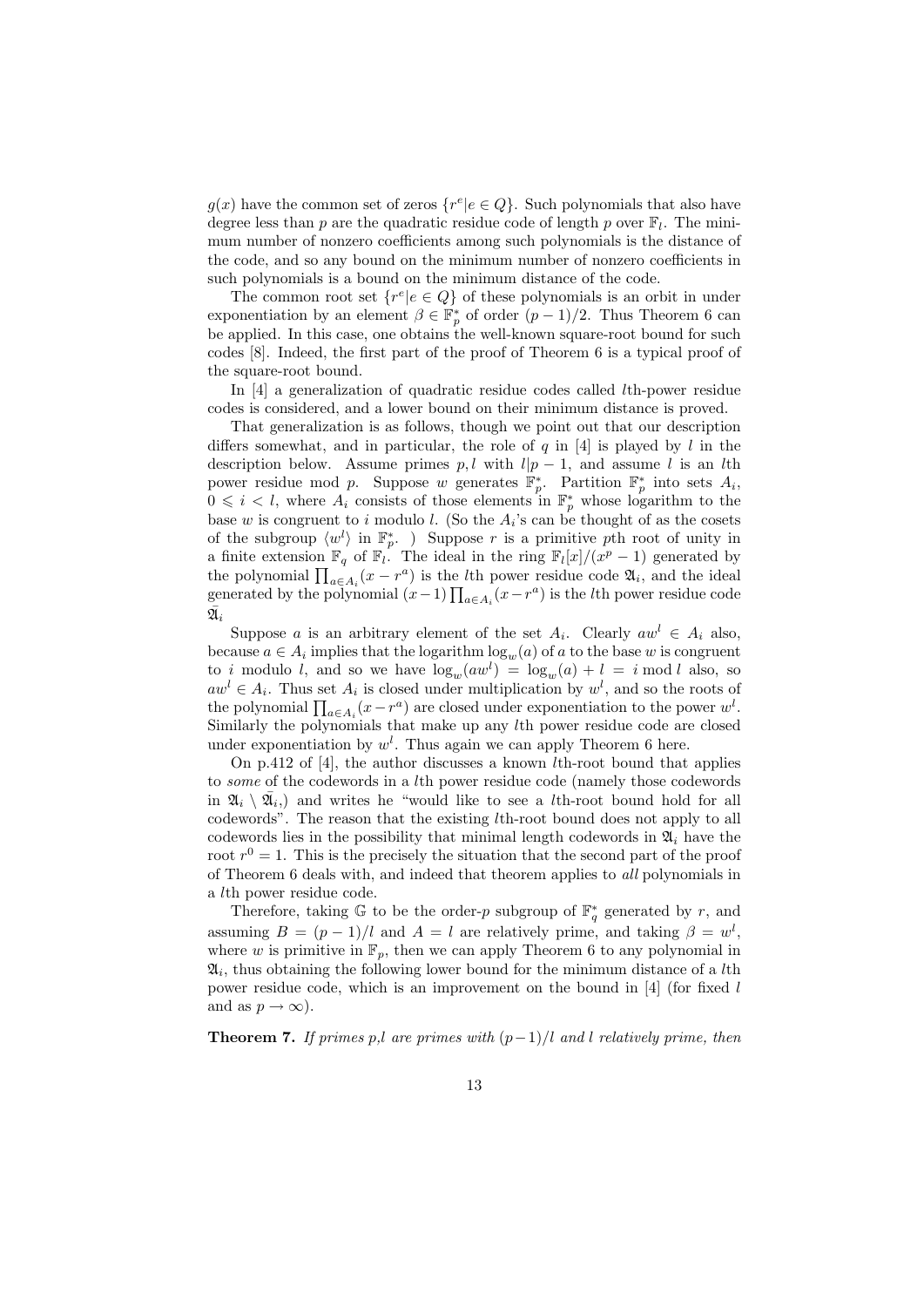the minimum distance of a lth-power residue code of length p satisfies

$$
d_{min}(\mathfrak{A}_i) \geq \sqrt[l]{\frac{\phi(p-1)}{l-1}}.
$$

#### 3.4 Polynomials constant on orbits

Here we characterize the structure of polynomials  $f$  constant on the orbits of size B, by which we mean  $f(u) = f(v)$  if u, v are in the same orbit. Algorithms that evaluate such polynomials are type-2 distinguishers. The characterization given results in a lower bound on the number of nonzero coefficients in such polynomials.

**Lemma 8.** Assume  $\mathbb{G}$  is a multiplicative subgroup of prime order p of the finite field  $\mathbb{F}_q$ , and that  $p-1 = AB$  for integers  $A, B \geq 2$  with  $gcd(A, B) = 1$ , and that integers  $\alpha, \beta$  satisfy  $1 < \alpha, \beta < p$  and  $\text{ord}_p(\alpha) = A$  and  $\text{ord}_p(\beta) = B$ . Further suppose  $f \in \mathbb{F}_q[x]$  is constant on the orbits of  $x \to x^{\beta}$  on G. Then  $f(x^{\beta}) - f(x)$ is divisible by  $(x^p - 1)$ .

*Proof.* Let  $r \in \mathbb{G}$ . Since f is constant on the orbits of  $x \to x^{\beta}$ , we have  $f(r^{\beta}) = f(r)$ . Hence  $(x-r)$  is a factor of  $f(x^{\beta}) - f(x)$  in  $\mathbb{F}_q[x]$ . Since this is true for an arbitrary r in G, we have  $\prod_{r \in \mathbb{G}} (x-r) = (x^p - 1)$  divides  $f(x^{\beta}) - f(x)$ .

The following theorem describes the structure of polynomials that are constant on the orbits.

**Theorem 9.** Let F be a field, let p be a prime such that  $p - 1 = AB$  for integers  $A, B \geq 2$ , let  $f \in F[x]$  have  $deg(f) < p$ , and let integers  $\alpha, \beta$  satisfy  $1 < \alpha, \beta < p$  and  $\text{ord}_p(\alpha) = A, \text{ord}_p(\beta) = B$ . Then  $f(x^{\beta}) - f(x)$  is divisible by  $(x^p - 1)$  if and only if there exist  $C, c_i \in F$  such that

$$
f(x) = C + \sum_{a=0}^{A-1} c_a \sum_{b=0}^{B-1} x^{\beta^b \alpha^a}.
$$

*Proof.* The "if" direction is trivial, so assume  $f(x^{\beta}) - f(x)$  is divisible by  $(x^p -$ 1). Further assume  $f(x) = \sum_{i=0}^{p-1} c_i x^i$ , and so  $f(x^{\beta}) = \sum_{i=0}^{p-1} c_i x^{i\beta}$ . Since  $f(x^{\beta}) - f(x)$  is divisible by  $(x^{p} - 1)$ , by Lemma 5 we know that the polynomial  $\sum_{i=0}^{p-1} c_i x^{(i\beta \mod p)} - \sum_{i=0}^{p-1} c_i x^i$  must be the zero polynomial. Since  $i\beta$  and  $j\beta$  are in different residue classes modulo p if  $0 \leq i \leq j \leq p$ , we see that for each integer  $n \in [0, p-1]$  we have  $c_{n^*} - c_n = 0$ , where the integer  $n^* \in [0, p-1]$  satisfies  $\beta n^* \equiv n \mod p$ , that is  $n^* = (n\beta^{-1} \mod p)$ . In other words,  $c_{n\beta^{-1}} = c_n$ , where we understand that subscripts are taken modulo p. Similarly  $c_{n\beta^{-2}} = c_{n\beta^{-1}}$ , so  $c_{n\beta-2} = c_n$ , and so on. Hence any two coefficients  $c_u$  and  $c_v$  will be equal if u and v are in the same orbit of  $\mathbb{F}_p$  under the action of multiplication by  $\beta^{-1}$ . But since  $1 < \beta < p$ , multiplication by  $\beta$  is a bijection on  $\mathbb{F}_p$  and so the orbits of multiplication by  $\beta^{-1}$  are the same as the orbits of multiplication by  $\beta$ . This gives the form of the polynomial in the theorem statement. П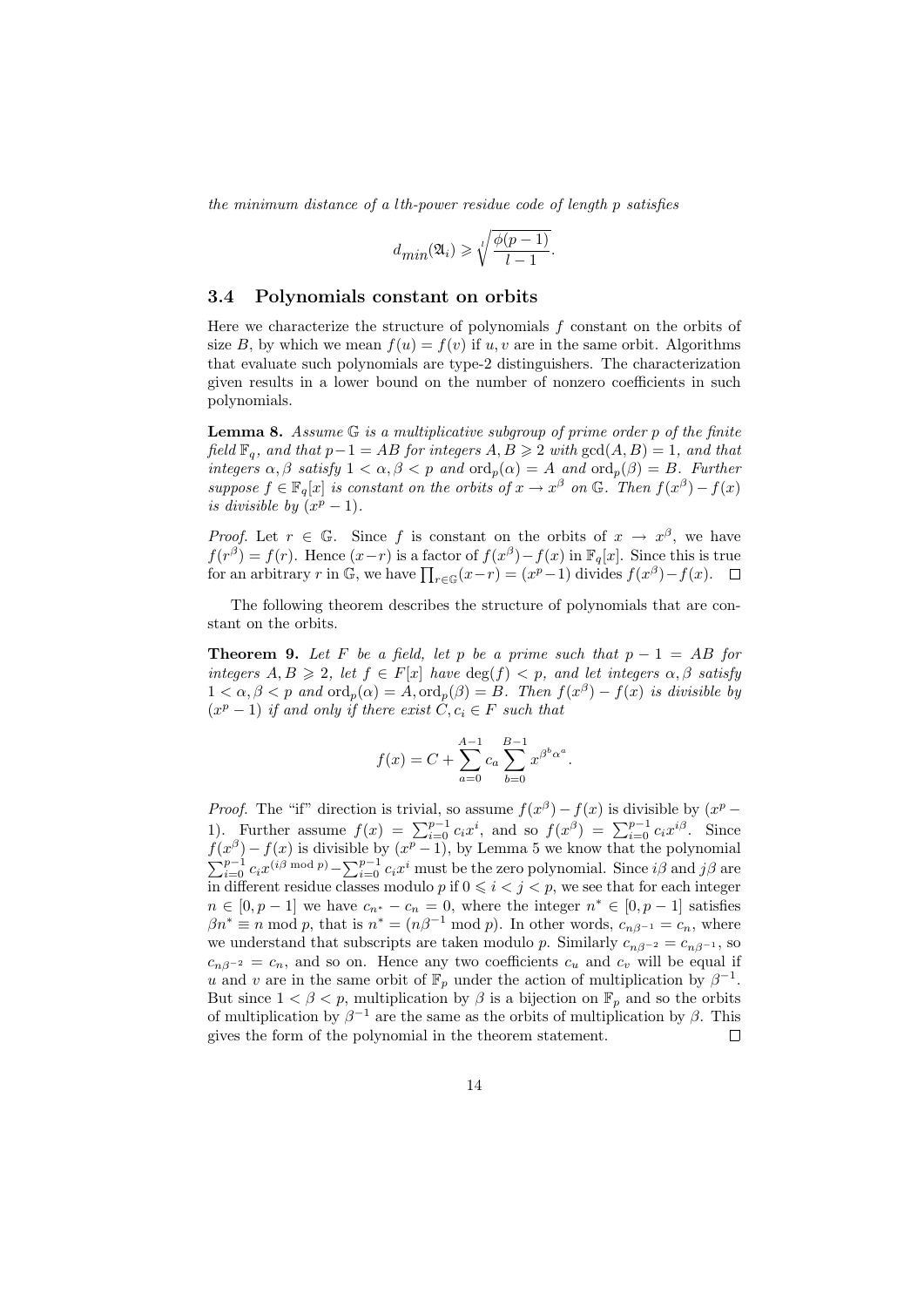This last result shows that a non-constant polynomial that is constant on the orbits (of  $x \to x^{\beta}$ ) must have at least B nonzero coefficients. Thus, the algorithm D of Section 2.2 , if constructed by evaluating such a polynomial using Horner's rule (or other 'one-coefficient-at-a-time' based approaches) would require at least B operations, and so the complexity of Algorithm 2 from that require at least B operations, and so the complexity of Algorithm 2 from that section would be at least  $\Theta(\sqrt{AB})$  which is not an improvement on a square root algorithm.

### 4 Acknowledgements

The author would like to thank the reviewers of earlier versions of this paper, in particular Alfred Menezes, Stephen Galbraith, and Edlyn Teske. Thanks also to N. Hynes, C. Dawe, and I. Payne.

### References

- [1] Alexandra Boldyreva. Efficient threshold signature, multisignature and blind signature schemes based on the gap-Diffie-Hellman-group signature scheme. In Proceedings of PKC 2003, volume 2567 of LNCS, pages 31–46. Springer-Verlag, 2003.
- [2] Dan Boneh and Xavier Boyen. Short signatures without random oracles and the SDH assumption in bilinear groups. Journal of Cryptology, 21(2):149– 177, April 2008.
- [3] Dan Boneh and Richard Lipton. Searching for elements in black box fields and applications. In In Advances in Cryptology-Crypto96, LNCS1109, pages 283–297. Springer-Verlag, 1996.
- [4] P. Charters. Generalizing binary quadratic residue codes to higher power residues over larger fields. Finite Fields and Their Applications, 15(3):404– 413, June 2009.
- [5] Jung Hee Cheon. Security analysis of the strong Diffie-Hellman problem.  $Advances in Cryptology - EUROCRYPT 2006, LNCS, 4004:1-11, 2006.$
- [6] R. P. Gallant D. R. L. Brown. The static Diffie-Hellman problem. eprint.iacr.org/2004/306.ps, 2004.
- [7] Eike Kiltz and Arne Winterhof. Polynomial interpolation of cryptographic functions related to Diffie-Hellman and discrete logarithm problem. Discrete Appl. Math., 154(2):326–336, 2006.
- [8] F. J. MacWilliams and N. J. A. Sloane. The Theory of Error-Correcting Codes, volume 16 of North-Holland Mathematical Library. North-Holland, 1977.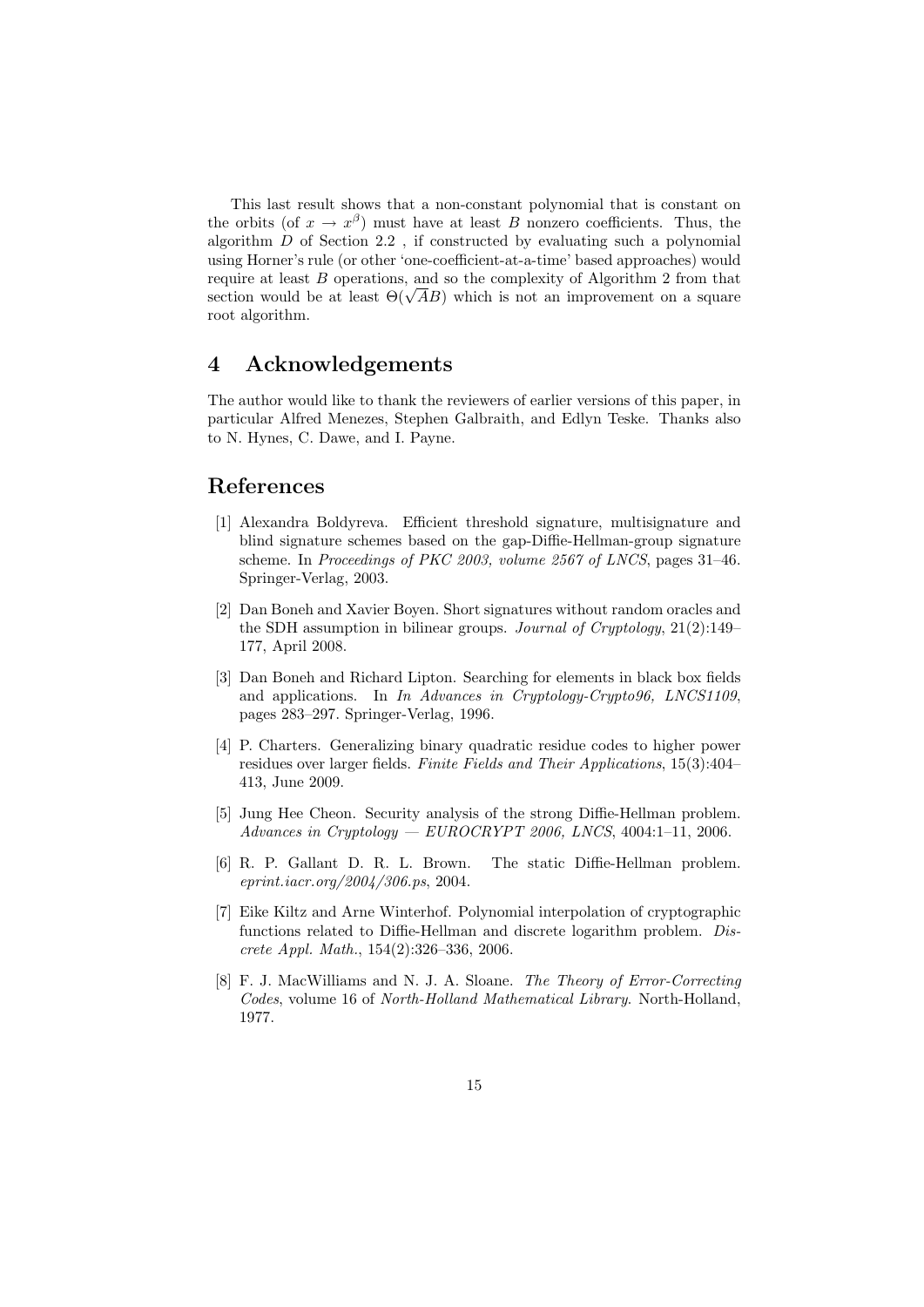- [9] Ueli M. Maurer and Stefan Wolf. The Diffie–Hellman protocol. Des. Codes Cryptography, 19(2-3):147–171, 2000.
- [10] Wilfried Meidl and Arne Winterhof. A polynomial representation of the Diffie-Hellman mapping. Appl. Algebra Eng. Commun. Comput., 13(4):313–318, 2002.
- [11] Alfred J. Menezes and Neal Koblitz. Another look at non-standard discretelog and Diffie-Hellman problems. Journal of Mathematical Cryptology, 2(4):311–326, 2008.
- [12] Alfred J. Menezes, Paul C. van Oorschot, and Scott A. Vanstone. Handbook of applied cryptography. CRC Press, 1997.
- [13] M. J. Wiener P. C. van Oorschot. Parallel collision search with cryptanalytic applications. Journal of Cryptology, 12:1–28, 1999.
- [14] D. Shanks. Class number, a theory of factorization and genera. Proc. Symp. Pure Math., 20:415–440, 1971.
- [15] V. Shoup. Lower bounds for discrete logarithms and related problems. Advances in Cryptology — EUROCRYPT 1997, LNCS, 1233:256-266, 1997.
- [16] Douglas R. Stinson. Cryptography: theory and practice. CRC Press, 1995.

# A Pollard-rho approach

The algorithms in Section 2 used a variant of Shanks' Baby-Step-Giant-Step algorithm [14], which, though simple to describe, requires much storage and is not linearly parallelizable. We outline how the algorithm in Section 2.1 could be implemented using  $2m$  parallel processors and a central processor, using the ideas of [13], which addresses these deficiencies. The algorithm in Section 2.2 can also be so modified.

Given a generator G of G, an element  $W \in \mathbb{G}$ , where G has order  $p = AB+1$ , and  $W = G^w$  for some  $w \in [0, p-1]$ .

Let  $\alpha, \beta$  be elements of  $\mathbb{F}_p^*$  with  $\text{ord}_p(\alpha)$ , the multiplicative order of  $\alpha$  in  $\mathbb{F}_p$ , equal to A, and  $\text{ord}_p(\beta) = B$ , and  $\text{gcd}(A, B) = 1$ , so that  $\alpha, \beta$  generate  $\mathbb{F}_p^*$ . Then  $w = \alpha^{w_1} \beta^{w_2}(\text{mod}p)$  for some integers  $w_1, w_2$ . We find  $w_1, w_2$ , and hence  $w.$ 

Steps 1,2, and 3 are as before. Steps 4 and 5 are replaced by the following.

- 4. Set  $G' = G^{\alpha^u}$ ,  $W' = W^{\alpha^v}$ . Since  $D(G') = D(W') = 1$ , both  $G'$  and  $W'$ are in the orbit distinguished by D.
	- (a) On processors  $1 \ldots m$ , start the processor by picking a random integer  $r \in [0...B-1]$  and forming the tuple  $(G^{i\beta^{r}}, r, G^{r})$ .
	- (b) On processors  $m+1...2m$ , start the processor by picking a random integer  $r \in [0...B-1]$  and forming the tuple  $(W'^{\beta^r}, r, W')$ .